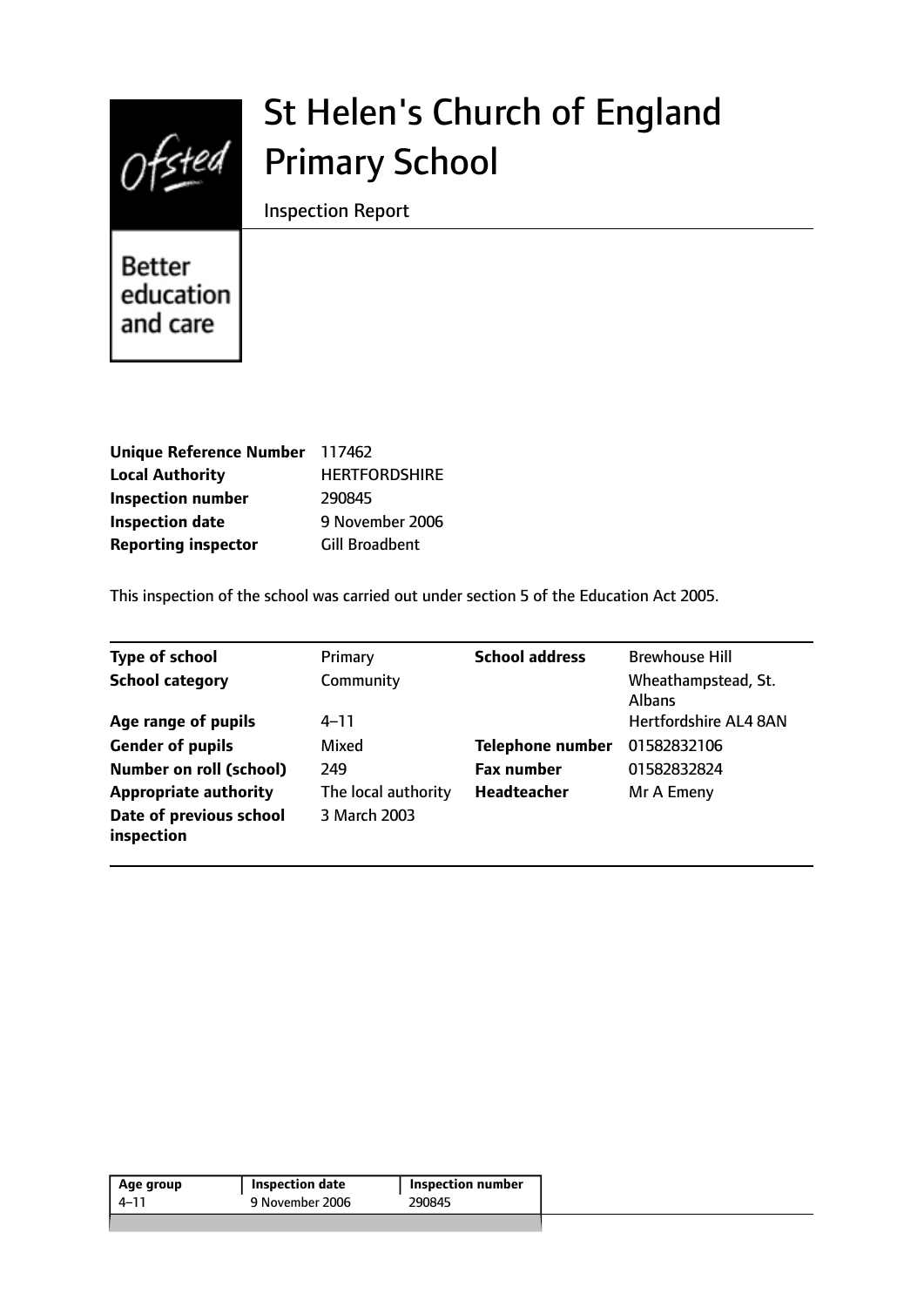© Crown copyright 2006

Website: www.ofsted.gov.uk

This document may be reproduced in whole or in part for non-commercial educational purposes, provided that the information quoted is reproduced without adaptation and the source and date of publication are stated.

Further copies of this report are obtainable from the school. Under the Education Act 2005, the school must provide a copy of this report free of charge to certain categories of people. A charge not exceeding the full cost of reproduction may be made for any other copies supplied.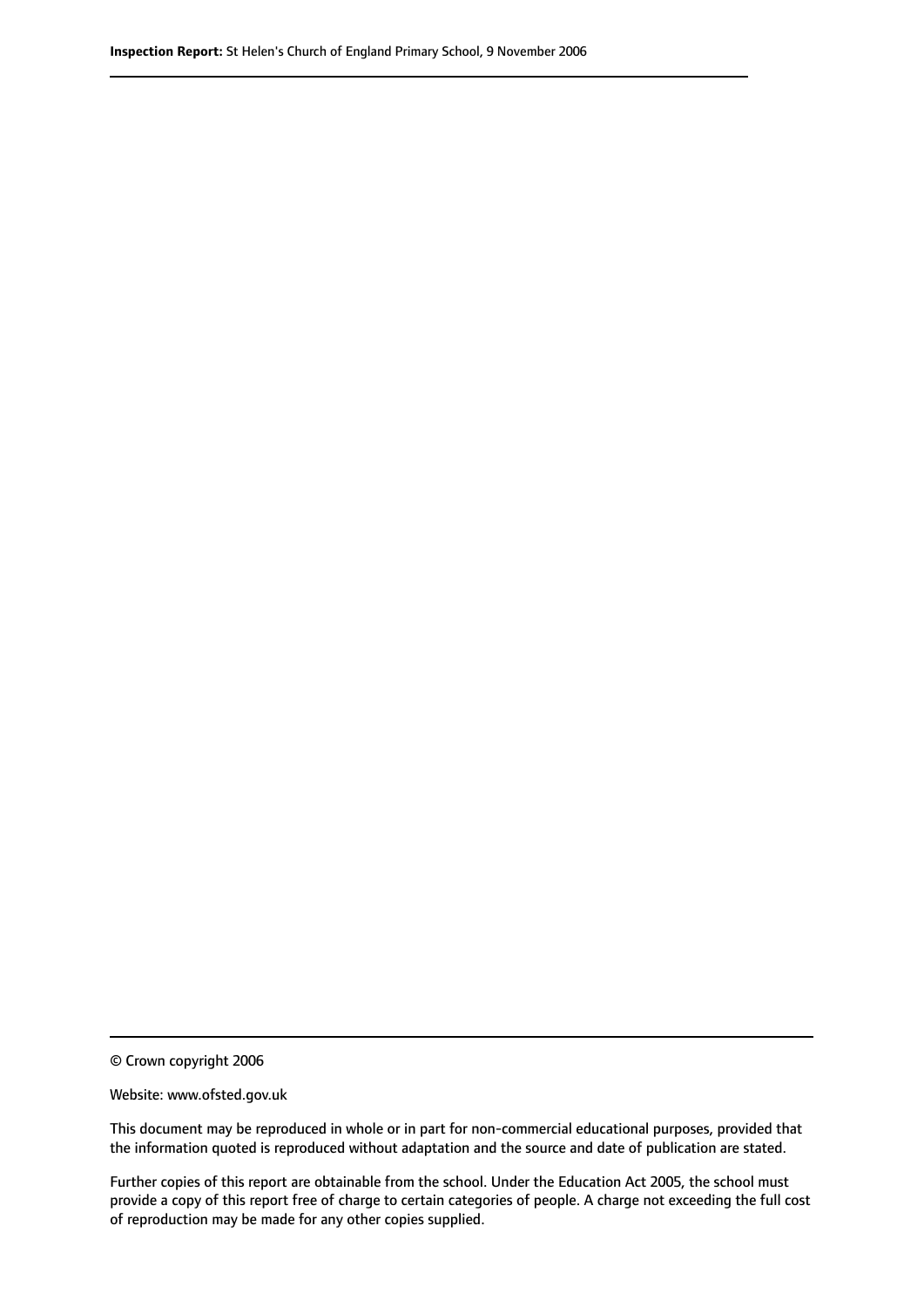# **Introduction**

The inspection was carried out by an Additional Inspector.

## **Description of the school**

This average sized school serves a large village community. Forty pupils start school each year, therefore half the classes are of mixed age. Most pupils are from White British backgrounds. Below average numbers of pupils have learning difficulties or disabilities and few are entitled to free school meals. Most pupils start school with better skills than those expected nationally for their age. There have been recent changes of leadership, staff and job shares.

#### **Key for inspection grades**

| Grade 1 | Outstanding  |
|---------|--------------|
| Grade 2 | Good         |
| Grade 3 | Satisfactory |
| Grade 4 | Inadequate   |
|         |              |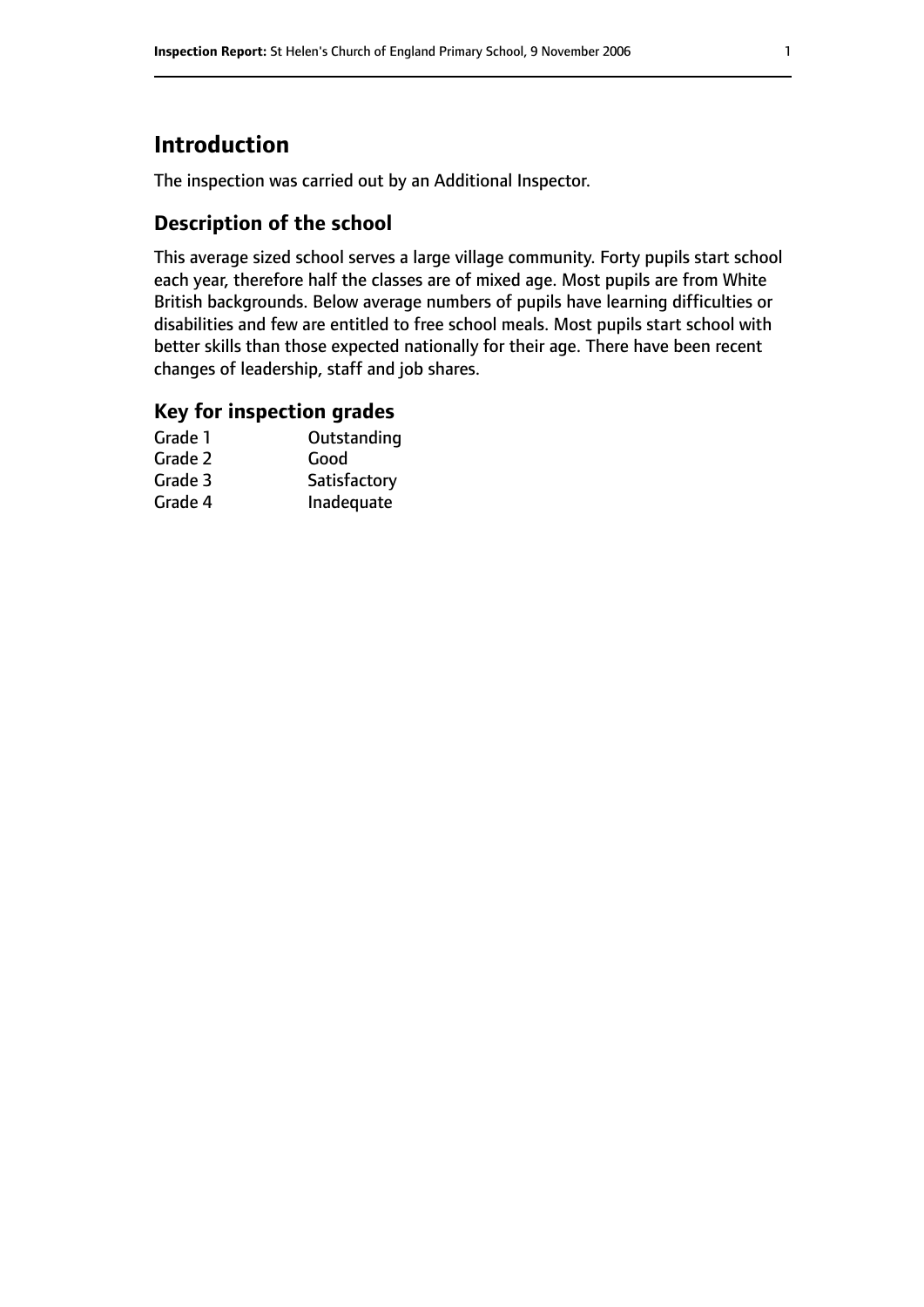## **Overall effectiveness of the school**

#### **Grade: 2**

The school accurately assesses itself to be a good school. Parents are right to value its family values and Christian ethos, which ensure that the care of their children is outstanding.

In 2006 pupils achieved well and reached exceptionally high standards in national tests in English, mathematics and science at the end of Year 6. The standards pupils reach prepare them extremely well for the next stage of their education. In the Reception class children achieve well based on their individual starting points. Teaching is good and pupils make good progress overall by the end of Years 2 and 6. There have been recent staff changes. Pupils' progress is uneven because throughout the school there are pockets of satisfactory teaching that occasionally lead to pupils' slower but nevertheless satisfactory progress. The school responded positively to parents' concerns about some teaching. Regular checks on teaching and swift action are improving the quality and consistency of lessons. In each key stage some teaching is outstanding. Recently, teachers have set pupils challenging targets and they check pupils' progress weekly. These checks enable the school, for example, to support those pupils who are at risk of falling behind effectively.

Pupils' personal development and well-being are outstanding. They thoroughly enjoy the enormous range of additional activities offered which develops their social skills and encourages them to take part in sport and keep fit and healthy. The curriculum is good and recent changes ensure that subjects such as art and music add to their enjoyment of learning. Pupils feel safe and secure because they know staff will always help them if they are worried or in trouble. Several parents commented how well staff helped their children to settle in new mixed age classes or with new teachers.

Attendance and behaviour are outstanding, so learning is uninterrupted and pupils make good progress. Pupils become mature, responsible young people who are a credit to their parents, the school and themselves. Older pupils are sensitive towards the needs of others, which is appreciated by younger ones who look up to them. Pupils have a good understanding of other cultures and religions. As a result the playground is harmonious as pupils from all backgrounds and cultures play happily together. The school council plays an active part in helping pupils to contribute well to the work of the school.

Leadership and management of the school are good. The school values and acknowledges the outstanding contribution of governors and parents. Governors and parents work in close partnership with the school and provide constructive criticism and support to improve the quality of pupils' education. For example, parents contributed to the school improvement plan and provided a stunning computer suite and interactive whiteboards that teachers use effectively to enhance pupils' learning. The strong leadership of the new headteacher, with the support of governors, staff and parents is successfully building upon the school's existing strengths and taking the school forward. The newly formed senior management team is already working well together to bring about improvement. New members have not yet had the time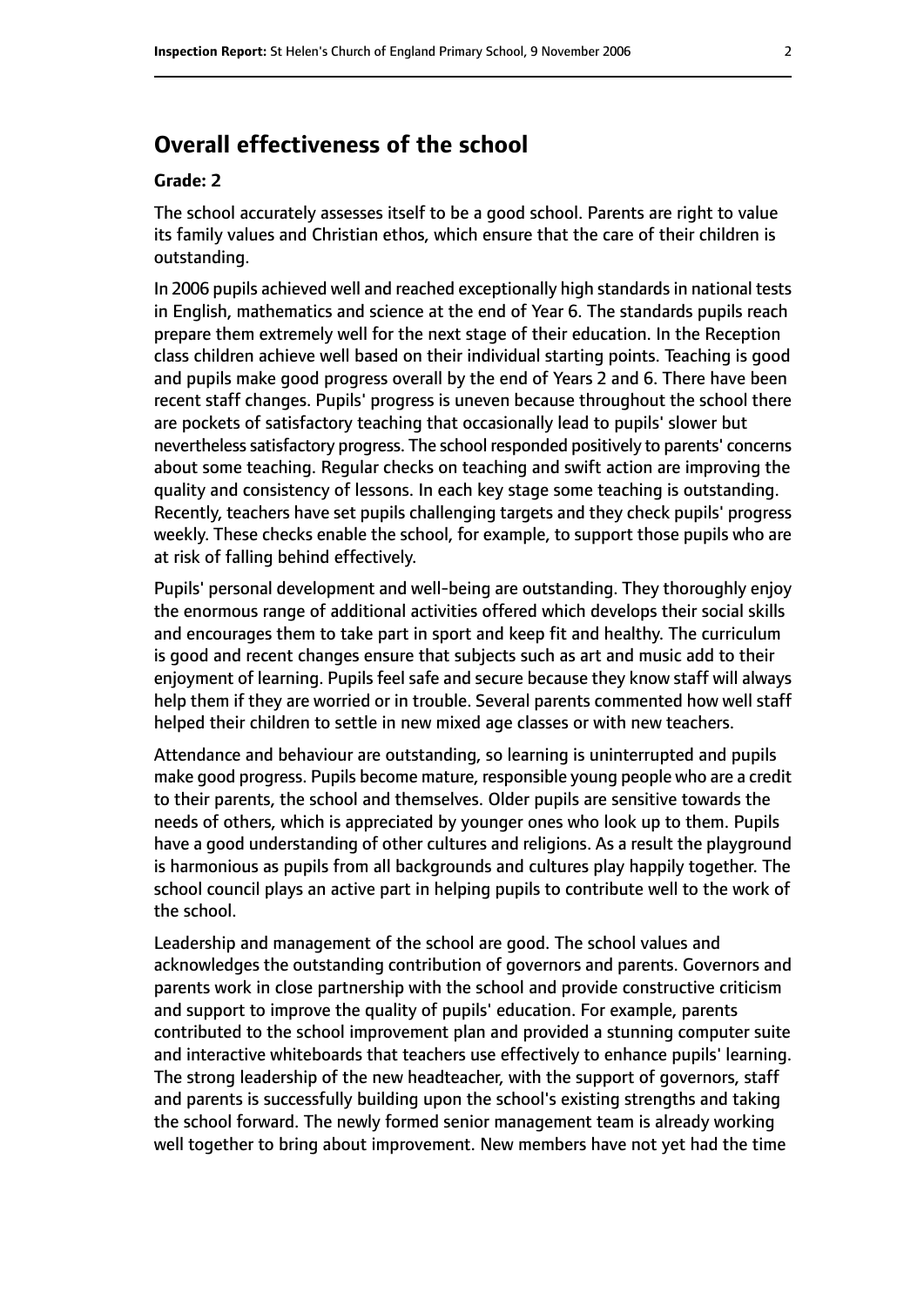to contribute their outstanding expertise to school improvement. The school hastaken effective action to resolve issues identified in the last inspection report. It provides good value for money and has a good capacity to improve further.

#### **What the school should do to improve further**

- Improve the evenness of teaching so that pupils make consistently good or better progress in all classes.
- Enable new members of the senior leadership team to contribute their outstanding expertise to support school improvement.

## **Achievement and standards**

#### **Grade: 2**

In Reception, children are taught well and all make good progress in relation to their starting points. Standards are above those expected and a significant proportion of children begin work on Year 1 tasks. In the 2005 national tests at the end of Year 2, pupils made good progress to reach well above average standards in reading and mathematics. In writing almost all pupils reached the level expected for their age and an average proportion of pupils reached the higher than expected Level 3. The school took immediate action to improve standards and in 2006 pupils' writing standards rose to above average. Standards have been consistently high over the years in national tests in English, mathematics and science at the end of Year 6. In 2006 results were even higher than in 2005 and were outstanding in all three subjects. Currently standards are well above average in Year 6. All pupils including those with learning difficulties and disabilities make good progress and achieve well.

### **Personal development and well-being**

#### **Grade: 1**

This is outstanding and so is pupils' spiritual, moral social and cultural development. One parent explained that, 'The school teaches children to become good people who have strong moral values and social skills.' Pupils become delightful, responsible young people who show care and concern for others. Staff are consistently good role models. During lessons in writing pupils develop an outstanding ability to express their feelings and empathise with a child or person in distress. Pupils' cultural development is good. Through links with a Muslim school and special celebrations, pupils develop respect for other cultures, religions and beliefs. Pupils' understanding in this area of work is growing. Attendance and behaviour are outstanding because pupils enjoy their learning, especially when teachers make it fun and challenging. They know how to keep themselves safe, for example, by requesting more shade for the play areas. They develop healthy eating habits exceptionally well, which the school encourages by providing daily fruit and exceptionally high quality meals.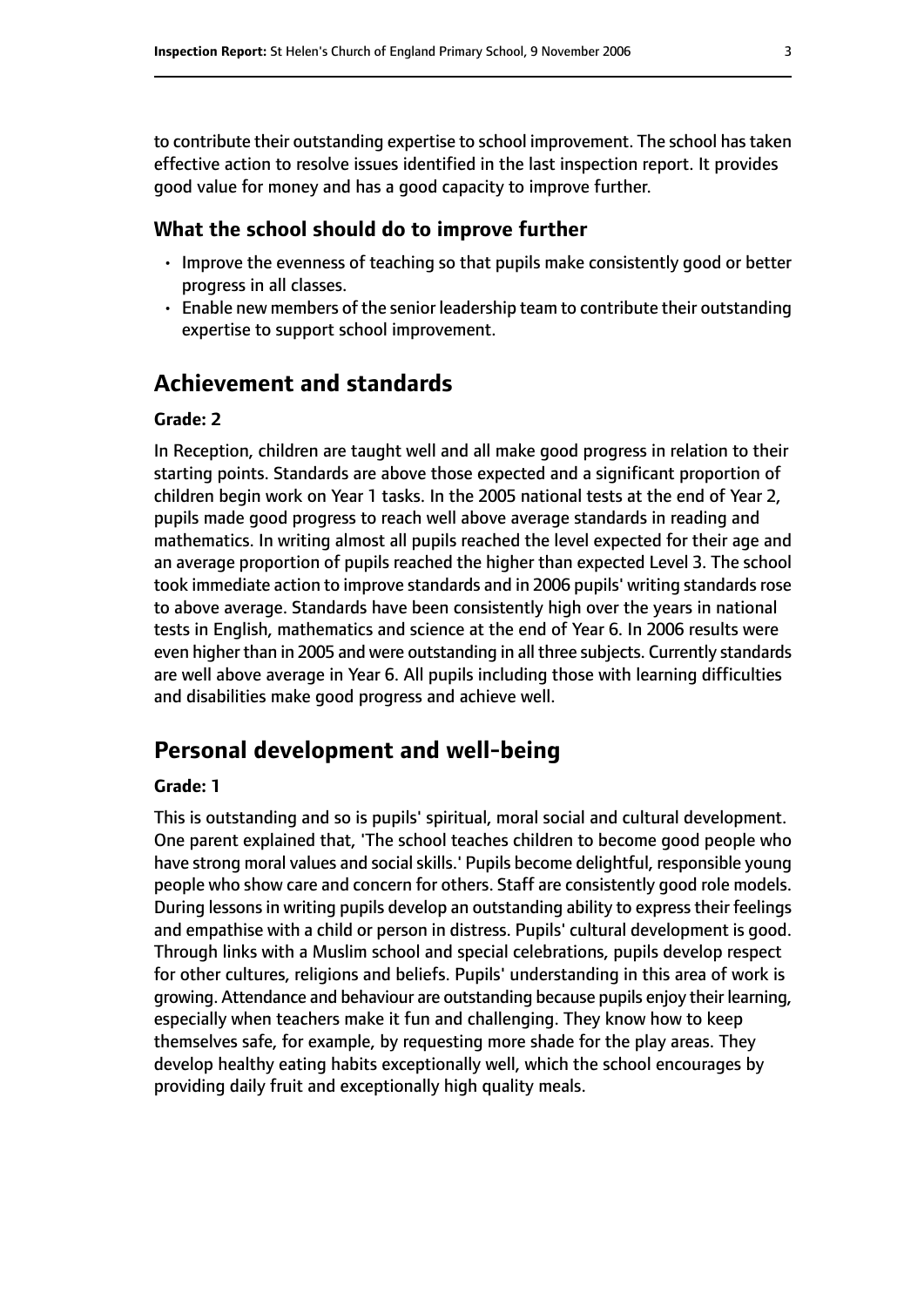## **Quality of provision**

#### **Teaching and learning**

#### **Grade: 2**

Teaching and learning are good. Most lessons are well planned by teachers who take care to ensure that work is at the right level to meet the needs of pupils of different ages and abilities. They check pupils' progress each week to ensure that it is at least good. Teachers make effective use of open questions to check pupils' learning and adapt lessons accordingly to ensure good learning. Occasionally, the pace of a lesson slows because questions asked of pupils lack rigour and depth. Pupils' progress becomes satisfactory rather than good. Some lessons are outstanding, such as when interactive whiteboards are used to enhance lessons. Teachers present work in different formats that are highly stimulating. They capture pupils' interest and engage them actively in their learning. Outstanding lessons inspire pupils to write imaginatively and they develop pupils' knowledge of their learning by showing them how to assess their work and how to improve it. Learning is then highly effective and pupils' progress is exceptional.

#### **Curriculum and other activities**

#### **Grade: 2**

The curriculum is enriched by the outstanding provision of activities outside the school day. As a result, pupils respond enthusiastically and develop excellent social skills. The school organises the curriculum well on a two year cycle so that all pupils have equal access to all subjects and make good progress with their work. This system caters well for the arrangement of mixed age classes and job shares. Since 2005 the school has incorporated more creative elements into the curriculum by linking the teaching of subjects. Teachers capture pupils' interest and provide opportunities for them to study subjects in greater depth. For example, work in art and English is used to enrich a history project. This approach is already showing signs of improving the quality of pupils' work and is an area for the school to develop further. There are good quality pastel drawings and clay work on display.

#### **Care, guidance and support**

#### **Grade: 1**

Governors fulfil their responsibilities and ensure that there are good systems for ensuring the protection of children which meet the latest guidelines. The school pays excellent attention to ensuring pupils are healthy and safe. Pupils know that through the school council they play a full part in making improvements. For example, they requested more shade in the school grounds. The school agreed and parents, supported by their children, raised funds to help provide trees and a pergola. Pupils often receive good guidance during lessons and through homework to help them improve. The school assesses each pupil's needs and checks their progress regularly, which enables them to make good progress towards challenging targets. The school has adapted and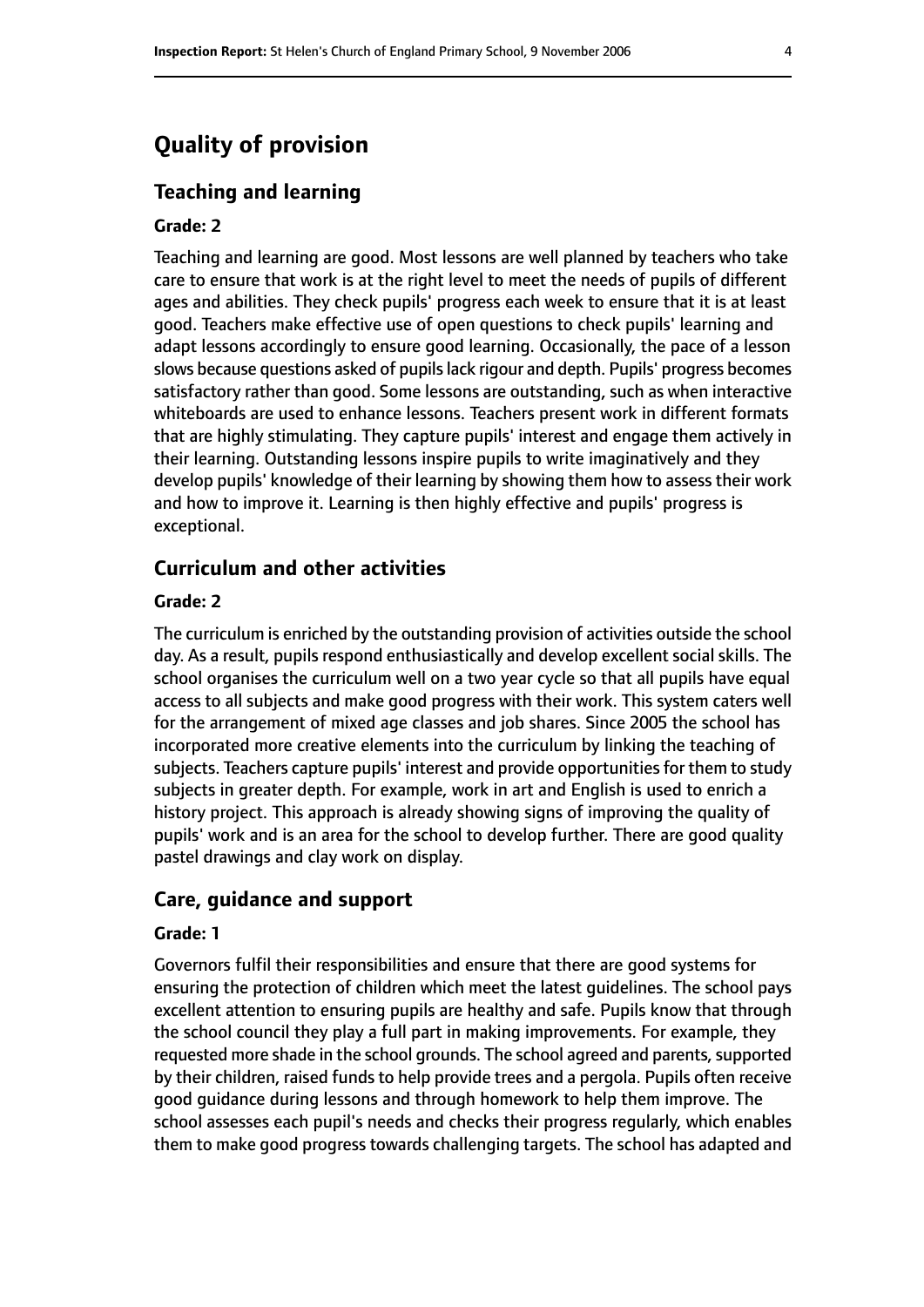reorganised its provision of pupils with learning disabilities or difficulties extremely well to ensure their needs are met very effectively. The school's liaison with other agencies and providers is outstanding. These links give pupils access to a wide range of activities that support the outstanding personal development of all.

## **Leadership and management**

#### **Grade: 2**

The headteacher appointed in September 2005 was previously the school's deputy headteacher. Several parents accurately described the transfer of headship as'seamless.' He has set a strong and clear direction for the work of the school. It is thoughtfully building upon the good position he inherited, where pupils make good progress and reach high standards in their work and personal development. He has created a new management team which includes the new deputy and some existing staff. They form an effective team with many complementary, outstanding skills, some of which have yet to be utilised.

The school's self evaluation is accurate and actions taken, such as monitoring of teaching, pupils' progress and developing a creative curriculum are already showing signs of improving the quality and consistency of the school's good provision. Governance is outstanding. The governing body is experienced and very well informed. Governors are very aware of national initiatives and are proactive in identifying and preparing the school strategically and financially for future developments.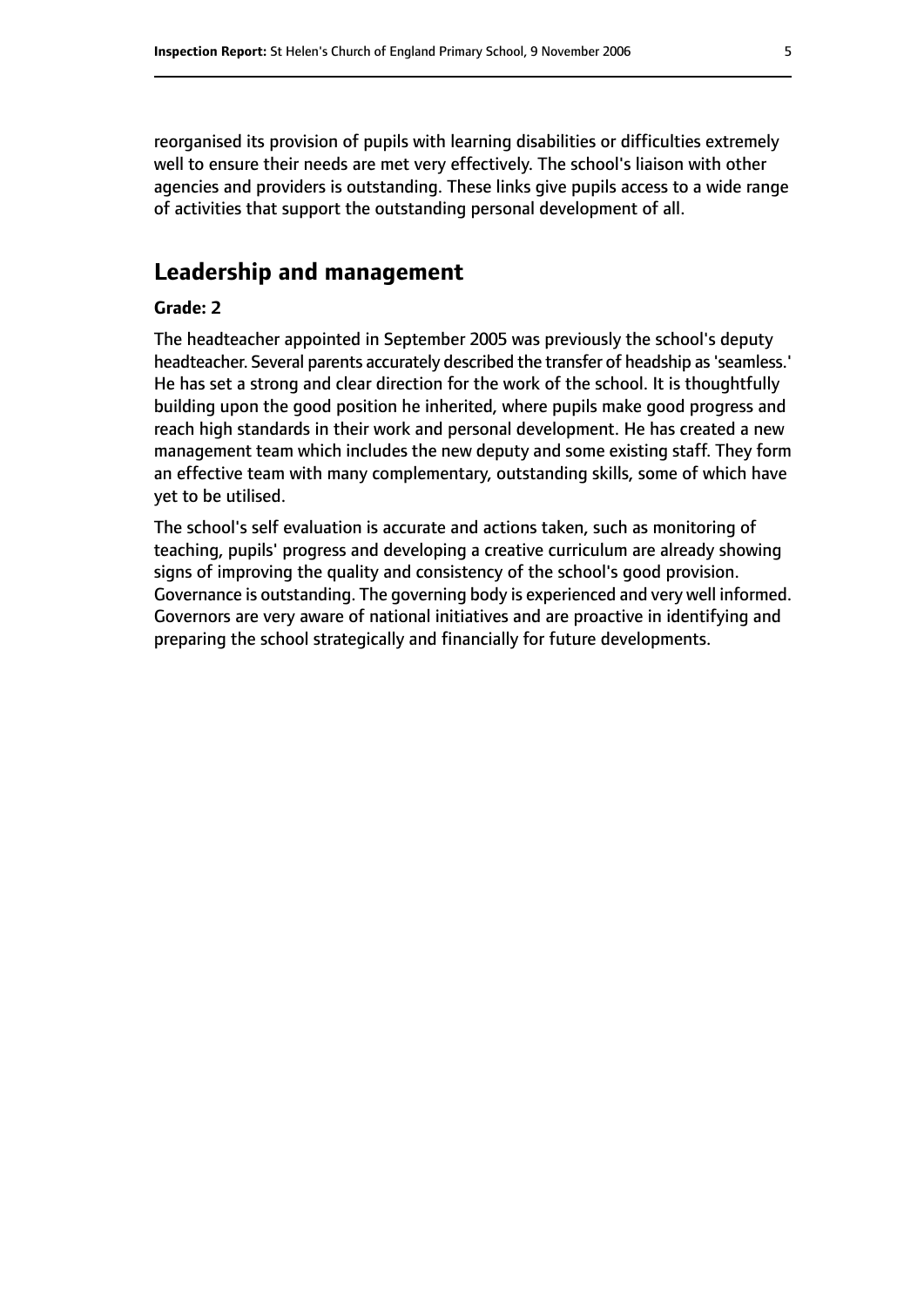**Any complaints about the inspection or the report should be made following the procedures set out inthe guidance 'Complaints about school inspection', whichis available from Ofsted's website: www.ofsted.gov.uk.**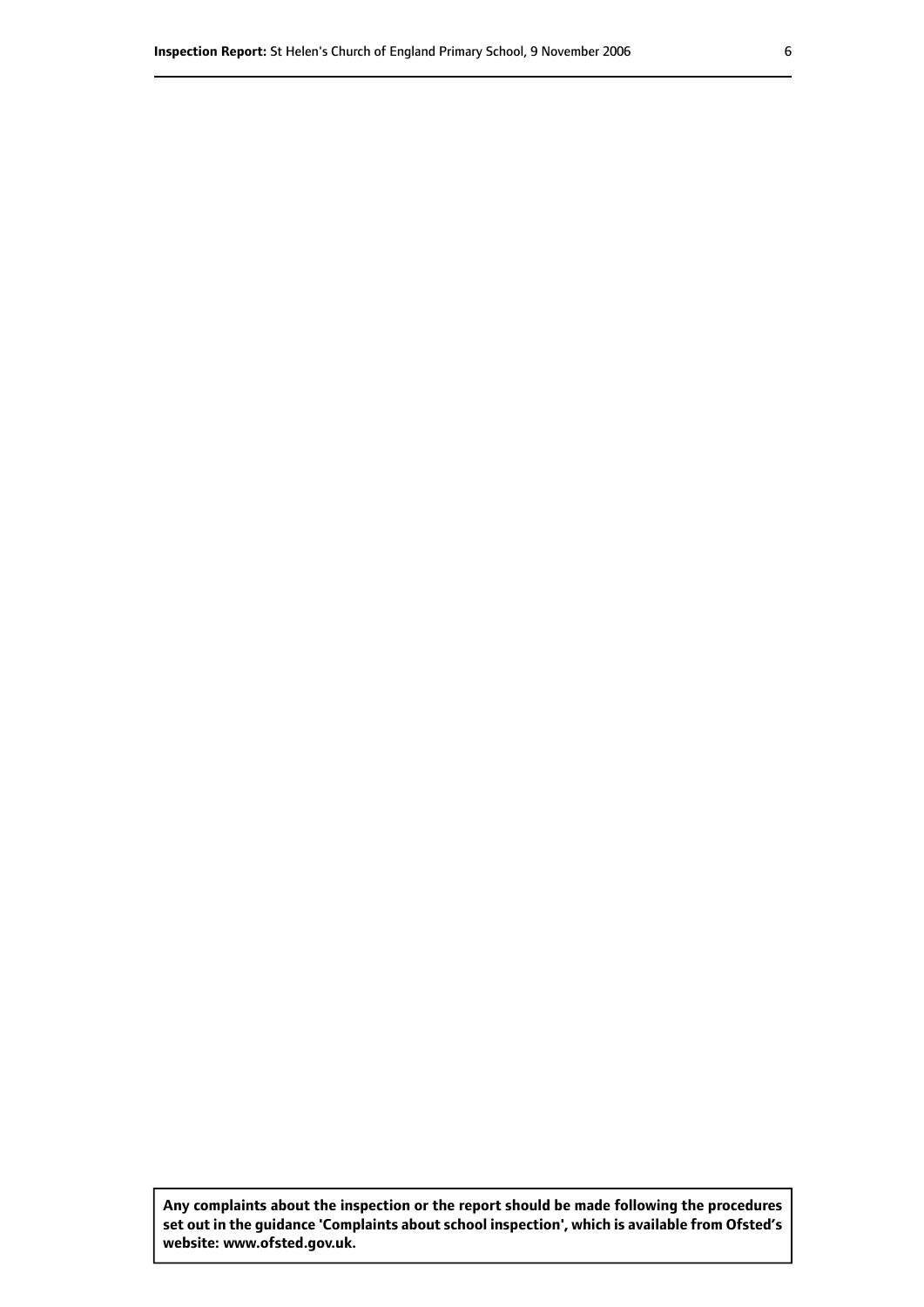# **Inspection judgements**

| Key to judgements: grade 1 is outstanding, grade 2 good, grade 3 satisfactory, and grade 4 | School         |
|--------------------------------------------------------------------------------------------|----------------|
| inadeauate                                                                                 | <b>Overall</b> |

## **Overall effectiveness**

| How effective, efficient and inclusive is the provision of education, integrated<br>care and any extended services in meeting the needs of learners? |     |
|------------------------------------------------------------------------------------------------------------------------------------------------------|-----|
| How well does the school work in partnership with others to promote learners'<br>well-being?                                                         |     |
| The quality and standards in the Foundation Stage                                                                                                    |     |
| The effectiveness of the school's self-evaluation                                                                                                    |     |
| The capacity to make any necessary improvements                                                                                                      |     |
| Effective steps have been taken to promote improvement since the last<br>inspection                                                                  | Yes |

## **Achievement and standards**

| How well do learners achieve?                                                                               |  |
|-------------------------------------------------------------------------------------------------------------|--|
| The standards <sup>1</sup> reached by learners                                                              |  |
| How well learners make progress, taking account of any significant variations between<br>groups of learners |  |
| How well learners with learning difficulties and disabilities make progress                                 |  |

## **Personal development and well-being**

| How good is the overall personal development and well-being of the<br>learners?                                  |  |
|------------------------------------------------------------------------------------------------------------------|--|
| The extent of learners' spiritual, moral, social and cultural development                                        |  |
| The behaviour of learners                                                                                        |  |
| The attendance of learners                                                                                       |  |
| How well learners enjoy their education                                                                          |  |
| The extent to which learners adopt safe practices                                                                |  |
| The extent to which learners adopt healthy lifestyles                                                            |  |
| The extent to which learners make a positive contribution to the community                                       |  |
| How well learners develop workplace and other skills that will contribute to<br>their future economic well-being |  |

## **The quality of provision**

| How effective are teaching and learning in meeting the full range of the<br>learners' needs?          |  |
|-------------------------------------------------------------------------------------------------------|--|
| How well do the curriculum and other activities meet the range of needs<br>and interests of learners? |  |
| How well are learners cared for, guided and supported?                                                |  |

 $^1$  Grade 1 - Exceptionally and consistently high; Grade 2 - Generally above average with none significantly below average; Grade 3 - Broadly average to below average; Grade 4 - Exceptionally low.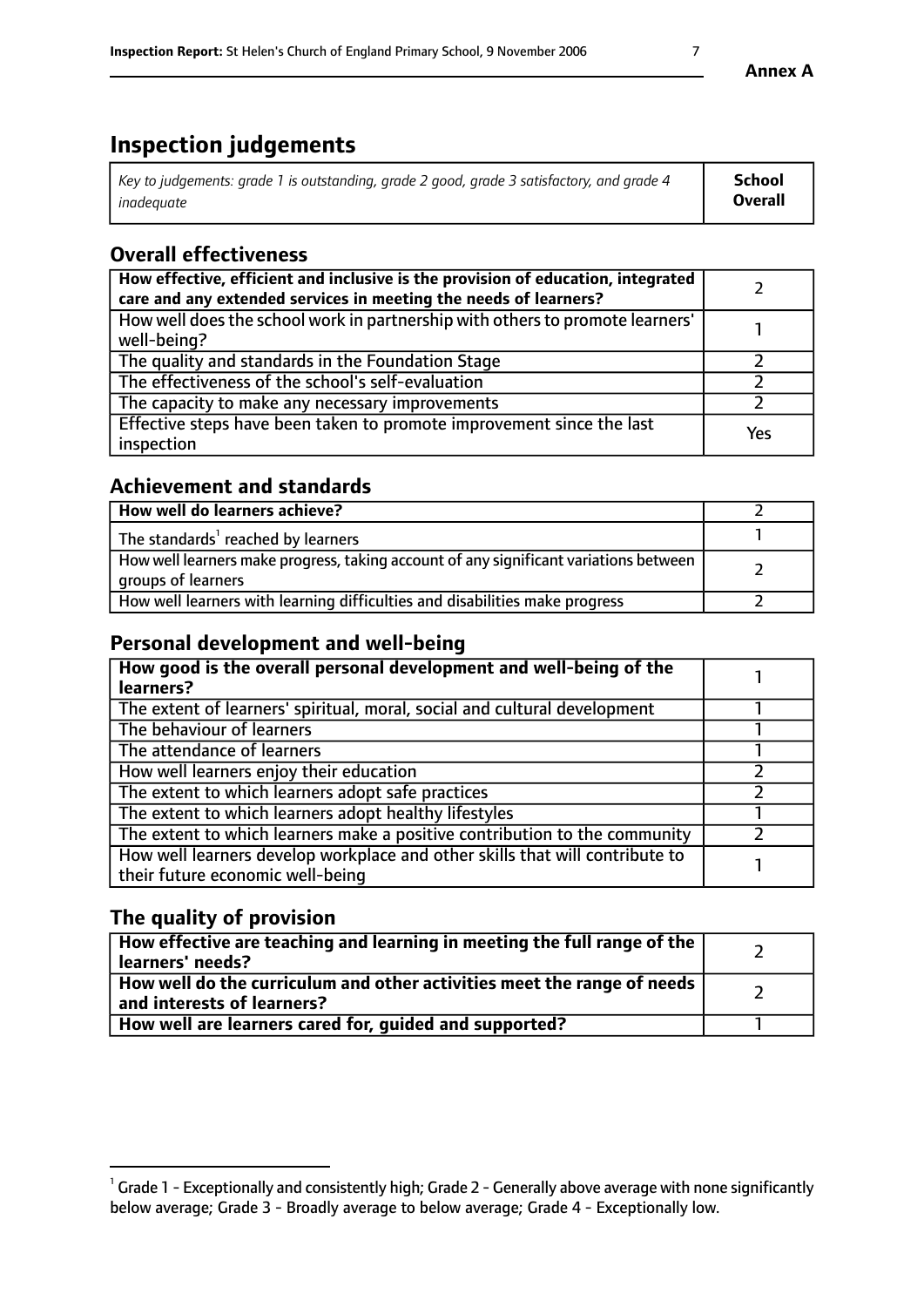# **Leadership and management**

| How effective are leadership and management in raising achievement<br>and supporting all learners?                                              |               |
|-------------------------------------------------------------------------------------------------------------------------------------------------|---------------|
| How effectively leaders and managers at all levels set clear direction leading<br>to improvement and promote high quality of care and education |               |
| How effectively performance is monitored, evaluated and improved to meet<br>challenging targets                                                 |               |
| How well equality of opportunity is promoted and discrimination tackled so<br>that all learners achieve as well as they can                     |               |
| How effectively and efficiently resources, including staff, are deployed to<br>achieve value for money                                          | $\mathcal{P}$ |
| The extent to which governors and other supervisory boards discharge their<br>responsibilities                                                  |               |
| Do procedures for safeguarding learners meet current government<br>requirements?                                                                | Yes           |
| Does this school require special measures?                                                                                                      | <b>No</b>     |
| Does this school require a notice to improve?                                                                                                   | <b>No</b>     |